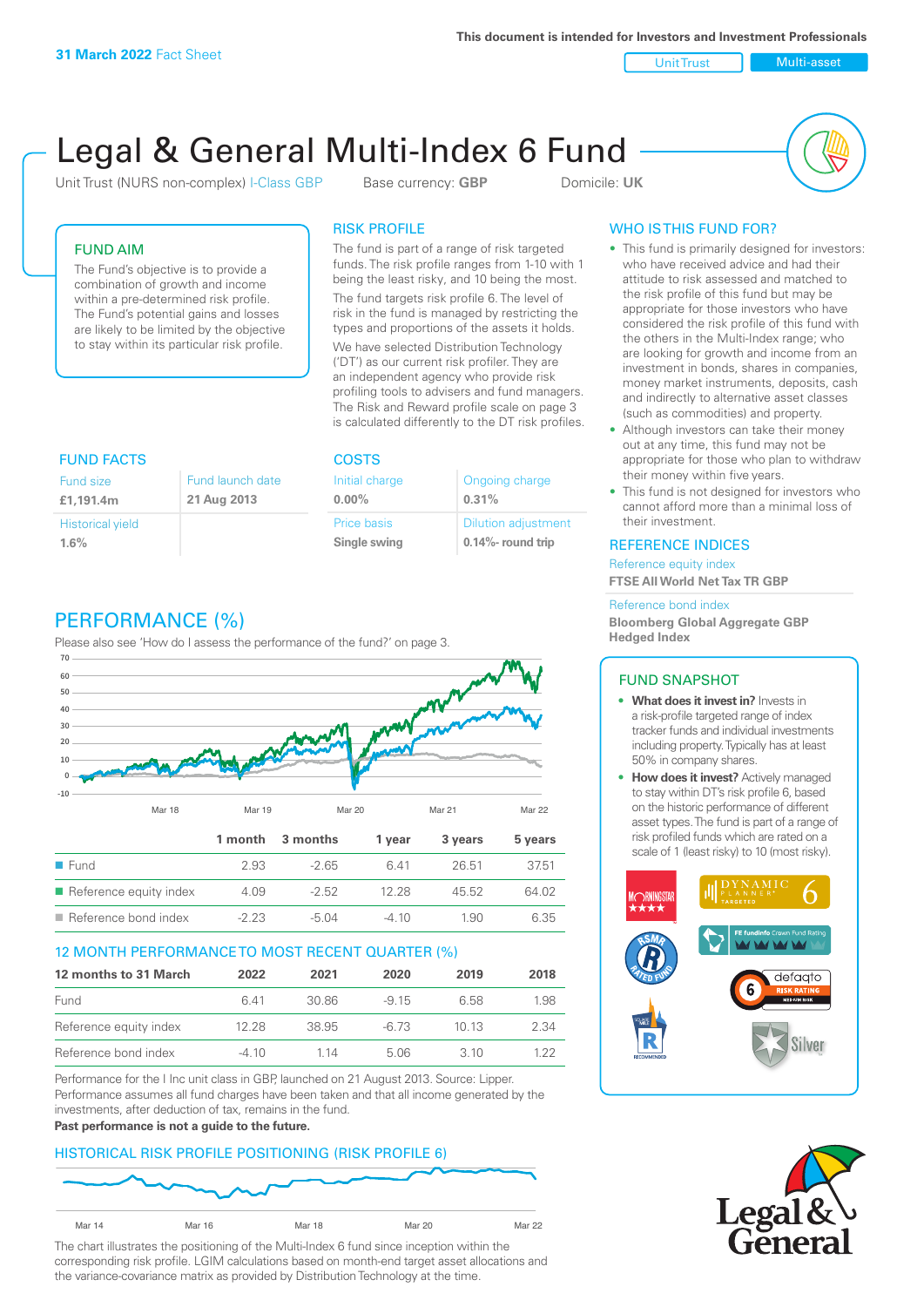# Legal & General Multi-Index 6 Fund

Unit Trust (NURS non-complex) I-Class GBP

# PORTFOLIO BREAKDOWN

All data source LGIM unless otherwise stated. Totals may not sum due to rounding.





#### FUND MANAGERS

The fund managers have responsibility for managing the multi-index fund range. They are part of the Multi-Asset Funds (MAF) team in LGIM. This team focuses on designing and managing multi-asset funds that are tailored to match the specific objectives of various client types. The team sits within a wider Asset Allocation team which combines both depth of experience with a broad range of expertise from different fields, including fund management, investment consulting and risk management roles.

# TOP 10 HOLDINGS (%)

| <b>L&amp;G US Index Trust</b>                          | 17.0 |
|--------------------------------------------------------|------|
| <b>L&amp;G UK Index Trust</b>                          | 13.0 |
| L&G Global Emerging Markets Index Fund                 | 9.5  |
| L&G European Index Trust                               | 8.5  |
| L&G Japan Index Trust                                  | 5.5  |
| Cash                                                   | 5.3  |
| <b>L&amp;G Pacific Index Trust</b>                     | 4.8  |
| Global REITs Index Trust                               | 3.3  |
| L&G UK Mid Cap Index Fund                              | 3.0  |
| L&G Emerging Markets Government Bond (US\$) Index Fund | 2.5  |